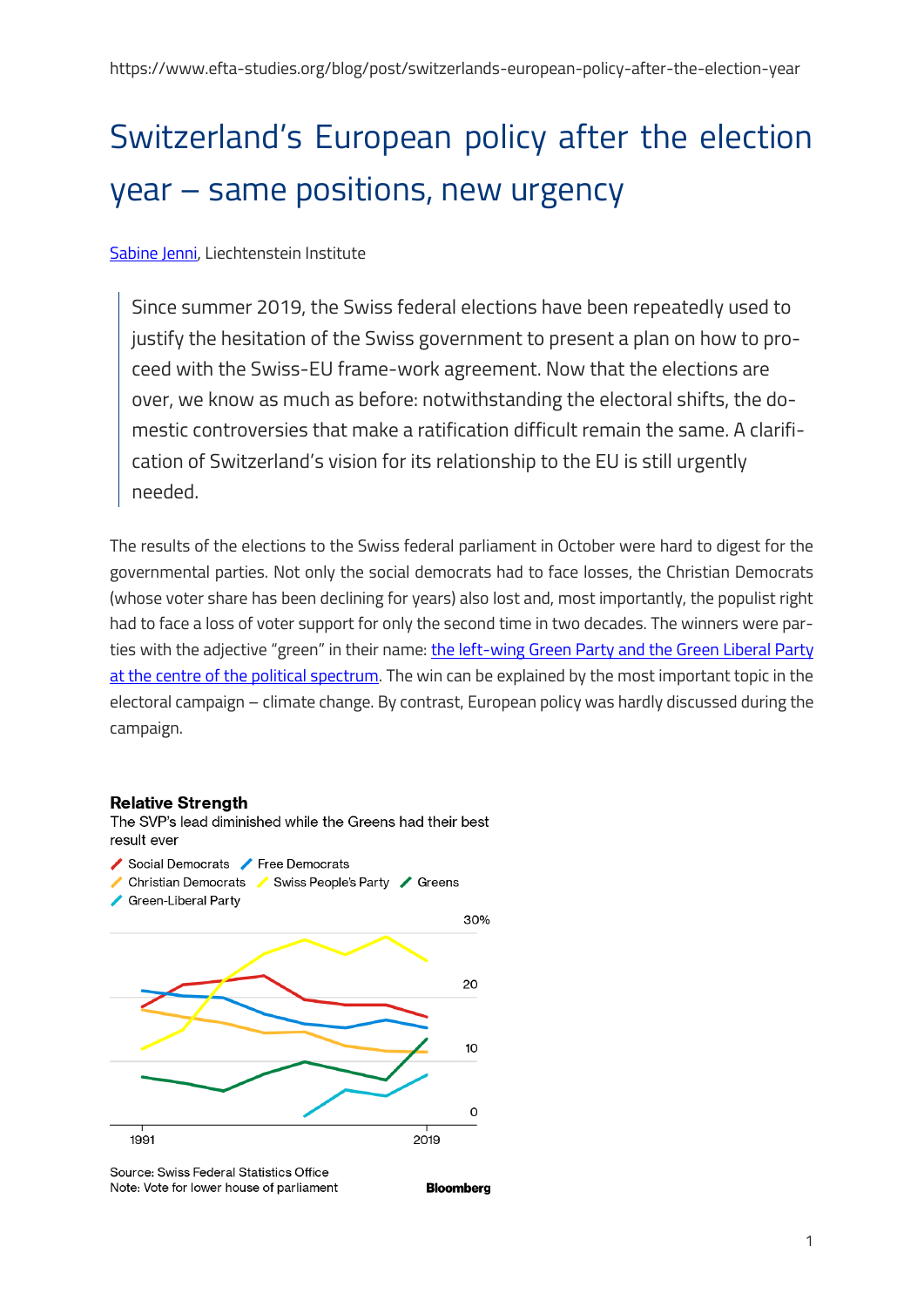### New parliament with the same controversies

For Switzerland's European policy, and most importantly, for the controversies on the *framework* [agreement,](https://www.eda.admin.ch/dea/en/home/verhandlungen-offene-themen/verhandlungen/institutionelles-abkommen.html) the electoral shifts did not bring significant changes. The agreement should formalise Switzerland's access to the EU market, providing an institutional roof for five existing and all future market access agreements. Negotiations were concluded in November 2018, but the Swiss government has not yet signed the agreement, because it fears that the agreement would not be ratified in the parliament or, ultimately, in a referendum.

The main controversies regarding the agreement in Switzerland concern labour market regulations, namely control and sanctioning measures against wage-dumping. These are called 'flanking' measures, because they were introduced to accompany the introduction of the free movement of persons principle. The framework agreement would weaken parts of these measures. In addition, the enhancement of social security rights for EU citizens related to the citizenship directive, and state aid provisions, are controversial.

The biggest winner in the October 2019 elections, the Green Party, opposes the framework agreement for the same reasons as the Social Democrats, who lost seats: they oppose the weakening of the flanking measures. Among the important centrist parties (Liberal Party/Free Democrats FDP, Christian Democrats CVP and Green Liberals GLP), only the Green Liberals clearly advocate the current framework agreement.

As for the disputed issues of the citizenship directive and state aid, legal scholars convincingly argue that these issues will be decided only with the next amendment to the free movement of persons agreement and the negotiation of a new free trade agreement, respectively. In the case of the citizenship directive, it is legally disputed as to whether the directive is partly or at all relevant to the Swiss-EU agreement on the free movement of persons. The same applies to state aid provisions: the EU wants rules that are more similar to its own, but the joint declaration by Switzerland and the EU only says that the free trade agreement of 1972 needs to be updated. It is a success for the Swiss negotiators that the framework agreement does not create obligations in relation to the citizenship directive and does not cover the free trade agreement. But the framework agreement does not remove them from the agenda and they still influence the domestic debate in Switzerland.

By contrast, there is no doubt that the framework agreement would bring practical disadvantages and only theoretical improvements in the protection of Swiss salaries. Switzerland is an important [destination country for posted workers.](https://www.seco.admin.ch/seco/de/home/Publikationen_Dienstleistungen/Publikationen_und_Formulare/Arbeit/Personenfreizuegigkeit_und_Arbeitsbeziehungen/observatoriumsberichte/14_Bericht_Observatoriums_Freizuegigkeitsabkommen_Schweiz_EU.html) While they account for less than one per cent of Switzerland's workforce, their share is significant in some border regions (mainly Ticino, Geneva, Basel area, Jura) and in some economic sectors (mainly construction). Because of the huge wage differences between Switzerland and the countries of origin of the posted workers, the tight control of the working conditions of posted workers aimed at preventing wage-dumping was an important reason for the Left and trade unions to accept the free movement of persons in the first place.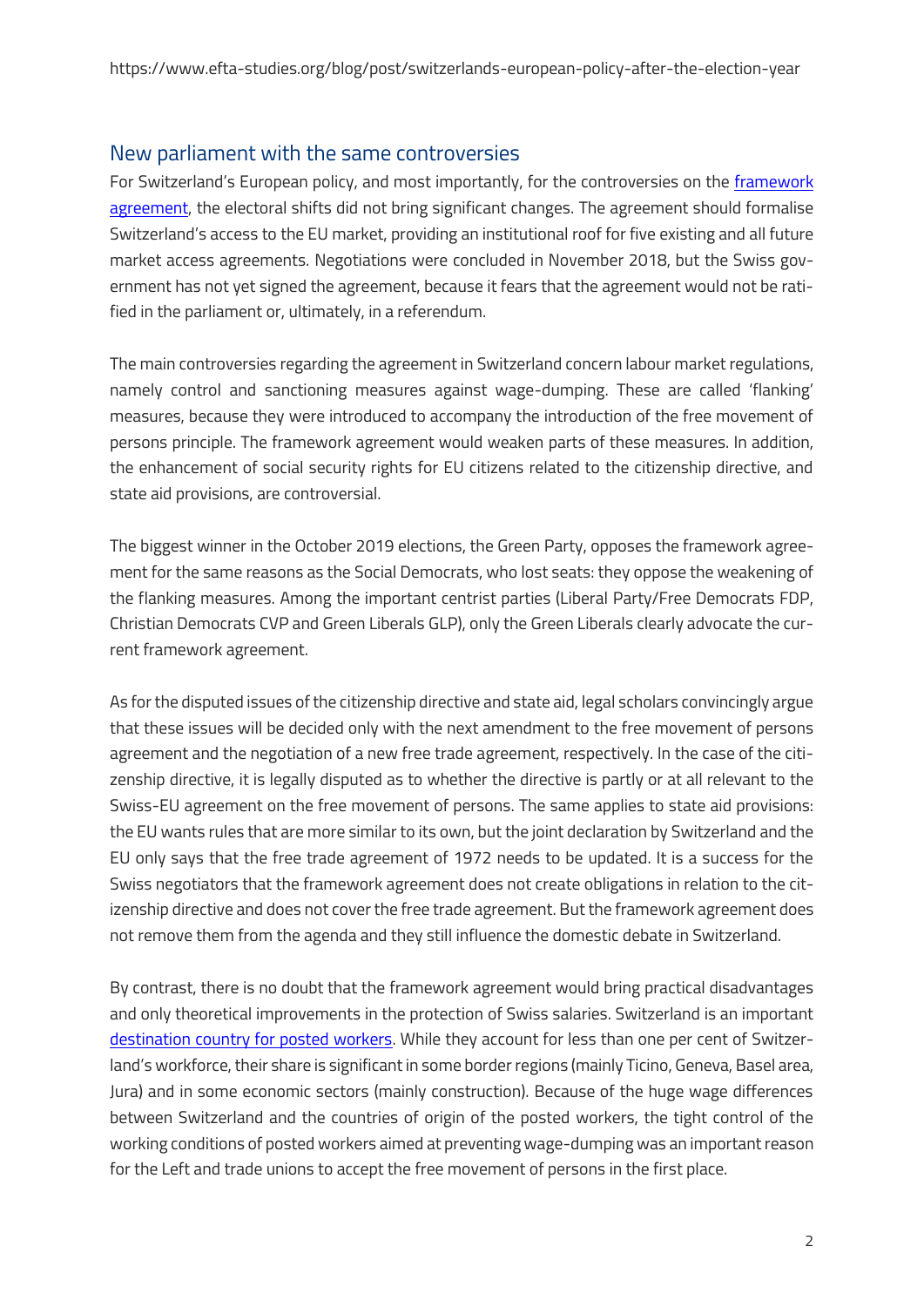In respect of these controversies, the government faces the same situation as before the election. And it has remained the same itself. [Notwithstanding the electoral shifts, all the members of the](https://www.admin.ch/gov/en/start.html)  Federal Council, [the Swiss government, were re-elected by the new parliament on 11th December.](https://www.admin.ch/gov/en/start.html) The only minister who had to fear election day at all was *Ignazio Cassis*, member of the Liberal Party, head of the department for foreign affairs and responsible for the relationship with the EU. His seat had been unsuccessfully challenged by [Regula Rytz,](https://www.parlament.ch/en/biografie/regula-rytz/4095) president of the Green Party.

Only days after Cassis' re-election, various parliamentarians made it clear that he owed his re-election more to Swiss political tradition[s than to his achievements as foreign minister,](https://www.nzz.ch/schweiz/pfister-zur-bundesratswahl-cassis-hat-einen-fehler-gemacht-ld.1527649?reduced=true) which have been widely criticised because of his confusing communication regarding the framework agreement. The positions of the Green candidate Rytz were far too left-wing for her to be able to find an absolute majority in a situation in which all acting ministers were standing for re-election. In the whole of Swiss political history since 1848, acting ministers have failed to be re-elected only four times. Cassis is a Liberal and was elected in 2017 as the first Italian-speaking minister in 18 years, satisfying an unwritten rule that all regions and language groups have to be represented in Swiss political institutions, including the government.

### The importance of convincing government leadership

What can we thus expect from 2020, with the new parliament, the old government, and the unsigned framework agreement still on the table? What we cannot expect is any quick action. But we must expect from the government better communication and a more active leadership, as this is the only way out of the current impasse.

While one must admit that 'selling' the framework agreement to the Swiss parliament and voters is a difficult task, the record of the Swiss government and its current foreign minister is mixed. While the current agreement contains significant concessions by the EU to the Swiss, for which Swiss negotiators are rarely given enough credit at home, the government's record in explaining the agreement at home looks worse. And this is a problem, as a look back at history shows.

Government leadership is crucial to tackling such a divisive issue. Lack of coherent government leadership was among the main reasons why the government lost the referendum on accession to the European Economic Area (EEA) in 1992 by a tiny share of the vote. This experience is also the reason why the government did not dare to sign the framework agreement as it currently stands one year ago, fearing a defeat in parliament that would delay the process for years. Instead, it launched broad consultations with all interested domestic political actors and, based on the insights gained, promised to decide its next steps, both in domestic politics and at the European level.

# A domestic political compromise is necessary

The task is difficult, but not irresolvable. What is important is to define it correctly and to start searching for compromises, first and foremost at the domestic level. While Swiss diplomats can and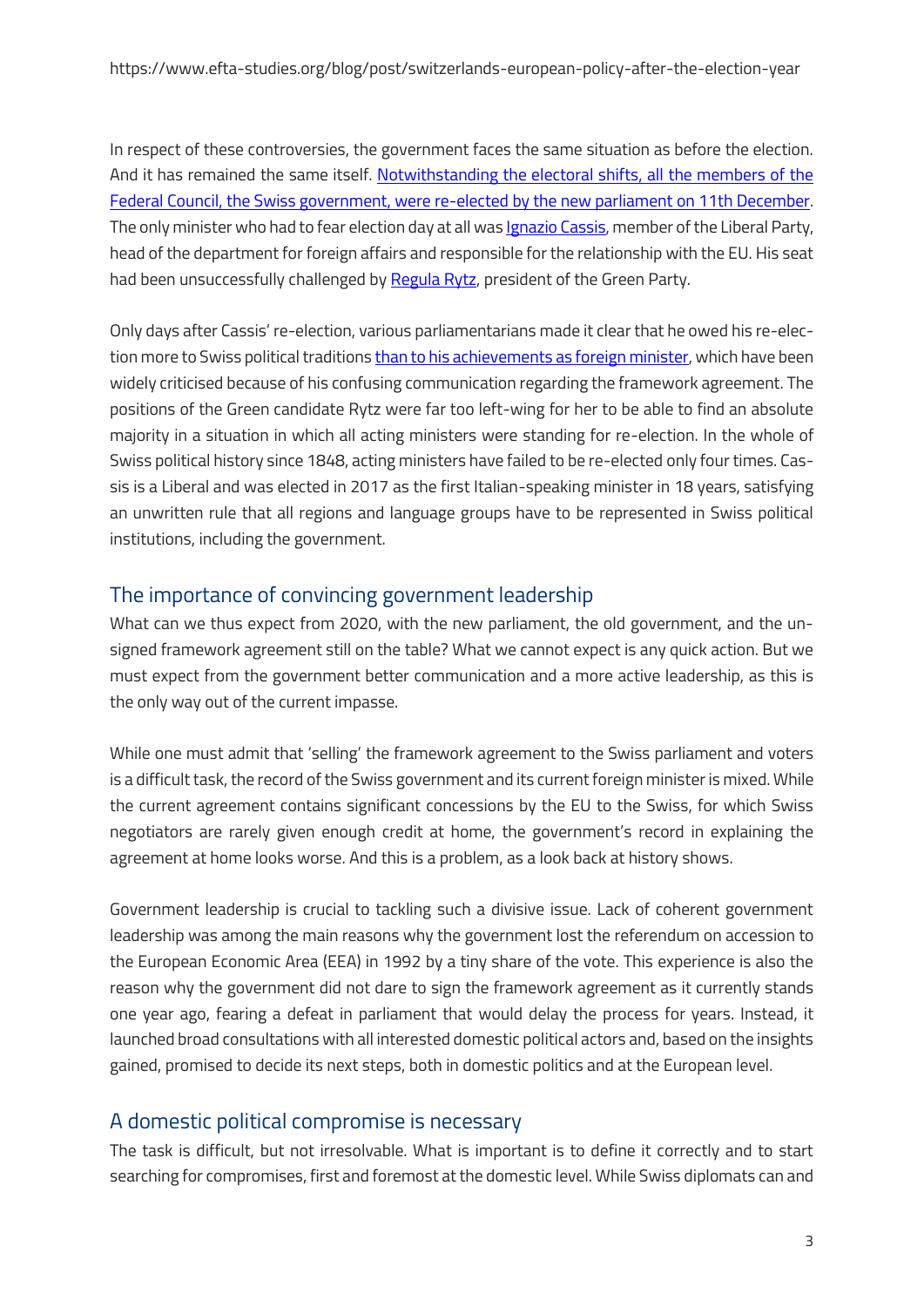https://www.efta-studies.org/blog/post/switzerlands-european-policy-after-the-election-year

probably should continue to talk to their EU counterparts, politicians should focus on the domestic arena.

The cost of the hesitancy with the framework agreements is rising. The EU is currently refusing to update the Swiss-EU agreement on technical barriers to trade in light of the entry into force of its new regulations on medical devices in May 2020. This has happened before, but this time, [small](https://www.aargauerzeitung.ch/schweiz/eu-zoegert-mit-neuen-regeln-bei-medizinalprodukten-hilft-das-schweizer-anbietern-136082564)  [enterprises in the medical industry](https://www.aargauerzeitung.ch/schweiz/eu-zoegert-mit-neuen-regeln-bei-medizinalprodukten-hilft-das-schweizer-anbietern-136082564) have announced that they are moving their production to an EU country, because they cannot afford double conformity assessments. It is not a good sign if people stop believing that the government will solve the problem in due time. But the lack of faith is understandable, as the EU's request for a framework agreement was first formulated in 2010, and negotiations lasted from 2014 to 2018.

Thus, the government should not rely on the small probability that the EU will make further concessions on the framework agreement. If it does, all the better for Switzerland. But with Brexit most probably accelerating after Boris Johnson's victory in the United Kingdom, the EU will continue to treat Switzerland as a matter of little urgency, and it will remain reluctant to make compromises on fundamental principles such as anti-discrimination and the free movement of persons and services. All the more so as, although there is now a new EU Commission, the persons responsible for negotiations with Switzerland have remained the same.

Proposals for compromises at the domestic level exist; for example, those made by the [foraus think](https://www.foraus.ch/publications/flankierende-massnahmen-und-das-institutionelle-rahmenabkommen-10-vorschlaege-zur-herstellung-eines-internen-konsensus/)  [tank](https://www.foraus.ch/publications/flankierende-massnahmen-und-das-institutionelle-rahmenabkommen-10-vorschlaege-zur-herstellung-eines-internen-konsensus/) or recent statements by [leading Swiss expert on European law Astrid Epiney.](https://www.avenir-suisse.ch/schweiz-eu-wie-weiter/) There are ways to replace parts of the anti-wage-dumping regulations with measures that would not violate the EU's idea of the free movement of persons principle but which would still protect Swiss salaries. These proposals now need to be debated. The task of the government is to lead this debate and manoeuvre the left and centrist parties into a negotiation mode, in order to build a broad coalition in support of a framework agreement. This may need political concessions to the left, as was the case in the process leading to the approval of the most important market access agreements, including the free movement of persons agreement, in 2001.

### Prospects for a new coalition in favour of the framework agreement

First steps in the right direction have been taken since spring 2019. Under the leadership of Justice Minister Karin Keller-Sutter and in reaction to policies supporting older employees, the relationship between the government and the trade unions has started to normalise. The liberal Keller-Sutter frankly admits that she is seeking to rebuild the coalition of trade unions and the economy which in the past repeatedly secured a positive popular result for agreements with the EU at the polls.

The test for the renewed coalition comes in May 2020: Swiss voters will decide on the Swiss People's Party's [initiative to abrogate the free movement of persons agreement,](https://lenews.ch/2019/10/04/swiss-parliament-rejects-initiative-to-limit-immigration/) which has been rejected by both government and parliament, because it would put at risk Switzerland's access to the